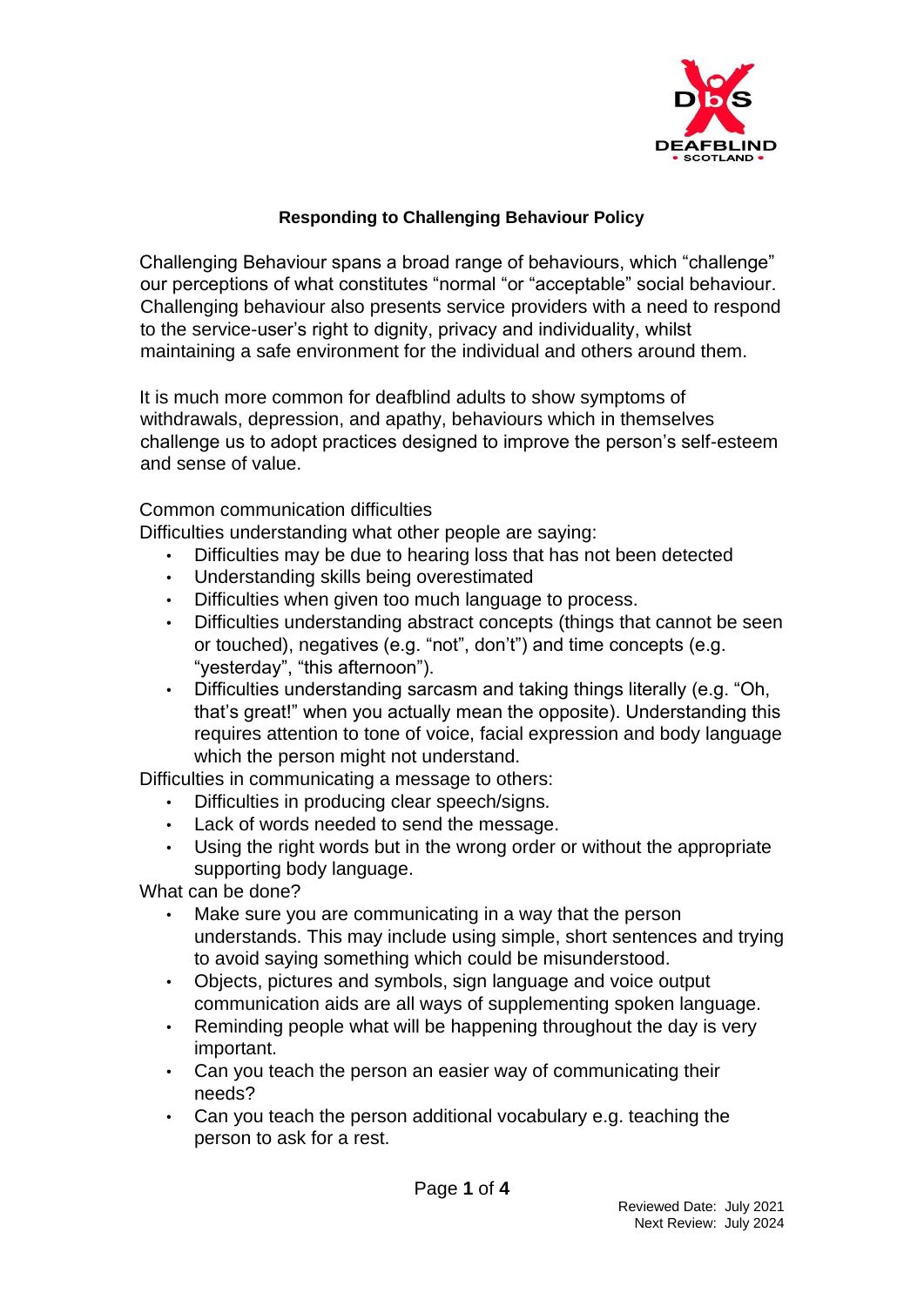

At the extreme end of the challenging behaviour spectrum involving physical violence, these challenges include:

- Violence towards staff, or members of the public
- Self-injury
- Reckless disregard for personal safety
- Verbal abuse
- Serious damage to possessions or property

Instances of the above are rare amongst deafblind adults living in the community; however, it is recognised that deafblind people may become distressed, self-abusive or even abusive to others.

Services which respect the dignity, privacy and individuality are less likely to induce aggressive responses. Deafblind Scotland and its' Guide/communicators adhere to this ethos by providing communication, information and mobility support in an appropriate manner which supports the deafblind individual in the community. The service-user is both recipient and director of this service.

The role of the Guide/communicator is to mediate for the deafblind person in terms of communication, information and mobility support, similar to the role of an interpreter for a deaf person.

The guide/communicator, while not a carer, has a "duty of care", however, to maintain the basic safety and security of the deafblind person, whilst always maintaining their own safety, as without this they may not be able to take the appropriate steps to maintain the former's safety.

See also The Guide/Communicator's Code of Practice.

# **Standards**

- Deafblind Scotland has a clear policy on the management of violence and on circumstances, which legitimise physical intervention.
- Deafblind Scotland recognises the unique disorder that is deafblindness, and affirms the individuality of deafblind people
- Deafblind Scotland's Guide/communicators will maintain a duty of care towards deafblind people whilst maintaining their own safety at all times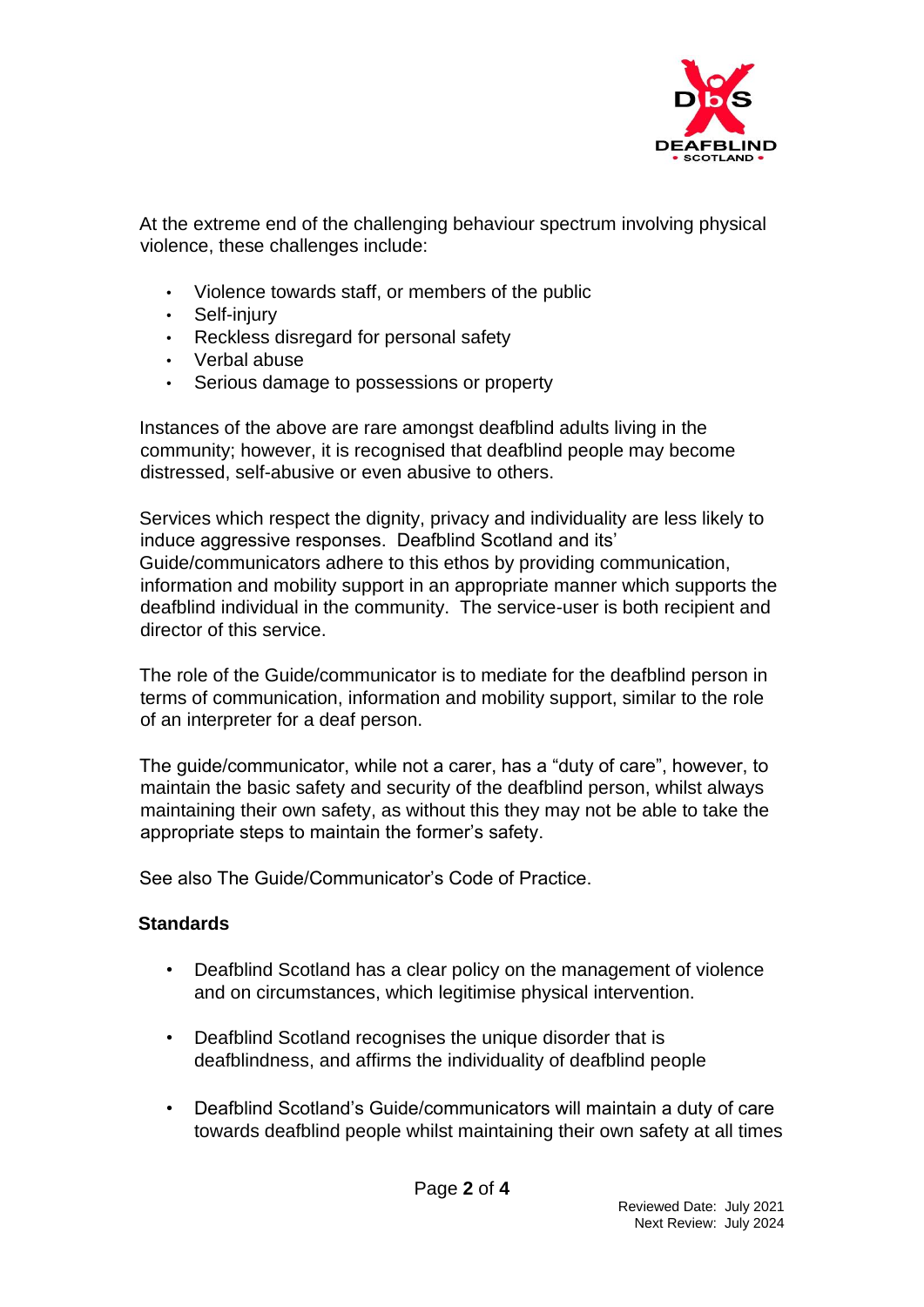

- Guide/communicators intervene to the minimum extent necessary
- Guide/communicators clearly understand the circumstances which would justify the involvement of the police or any other external agency
- Staff are debriefed and supported throughout the incident, where required
- Measures are taken by Guide/communicators to minimise the risk of violence to themselves, the service-user or to others.
- Measures are taken to reduce the likelihood of occurrence of violent behaviour
- Reporting, recording and investigation is prompt, accurate and objective
- Outcomes and findings are studied, and the implications both for the service-user and for Deafblind Scotland practice are acted upon

# **Dealing with Conflict/Aggression from Deafblind people**

Because you are in contact with very vulnerable individuals, there is an occasional risk of coming into contact with aggressive challenging behaviour.

This may be the result of the individual's frustration at any one time, in which we can try to help with re-assurance; more substantively, there may be an underlying mental health issue, which requires appropriate support, and which is out with the role of the Guide/communicator.

In the event of physical aggression on the part of the deafblind person, the role of the Guide/communicator is to anticipate, diffuse, make the person safe, contact their line manager and remove themselves if necessary.

# **Control Measures – Dealing With Violence**

- If a person is known to be violent/aggressive or if it is suspected that violence is likely to occur due to the nature of the appointment, do not visit alone.
- If a person behaves in a manner, which is unacceptable to you, tell them that you find their behaviour offensive and ask them to stop, then warn them that if they continue you will leave.